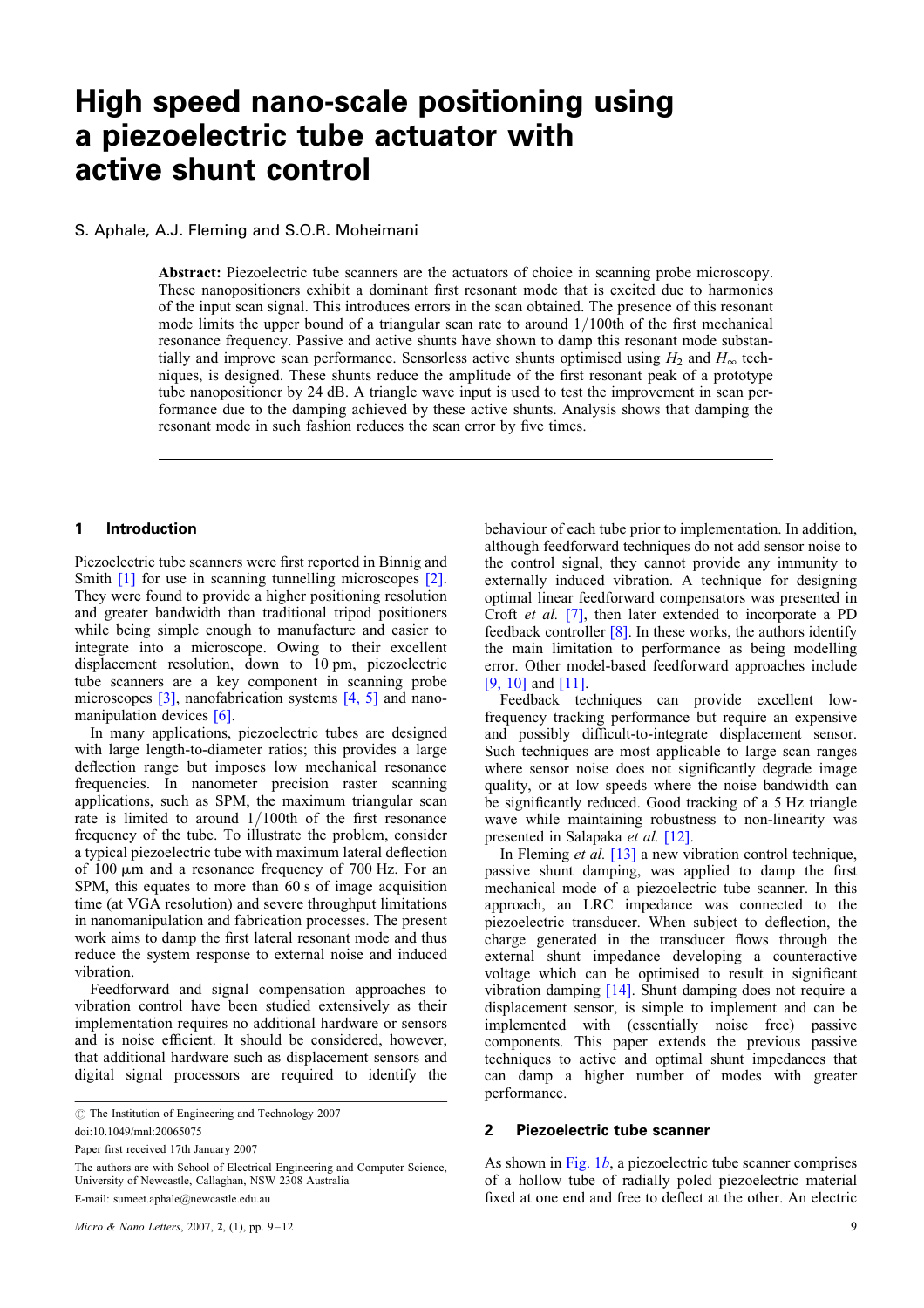<span id="page-1-0"></span>

Fig. 1 Piezoelectric tube scanner

a Piezoelectric tube scanner with a cube mounted on top and placed in a protective aluminium cylinder that also acts as a socket for the capacitive sensors

b Internal construction of the piezoelectric tube scanner and a schematic of a shunt implementation

The inner electrode is grounded

field is generated within the actuator wall by four external electrodes and a grounded internal electrode. When a voltage is applied to one of the external electrodes, the actuator wall expands in a radial direction. Owing to Poisson coupling, the radial expansion causes a vertical contraction and large lateral deflection of the tube tip. Longer, narrower tubes of around  $50 - 80$  mm are used for achieving large deflections of around  $100 \mu m$ , and shorter tubes of around 15 mm are used for small deflections of  $1 \mu m$  or less.

Using the piezoelectric tube scanner as a nanopositioning platform in conjunction with a microcantilever, scans are obtained by moving either the piezoelectric tube scanner or micro-cantilever and keeping the other stationary. By tracing a raster-type pattern, where one axis receives a triangle wave input and the other a ramp input, the topology of the sample can be identified.

Owing to the small motion range, environmental noise can excite the resonant modes of a piezoelectric tube scanner. This is detrimental to the accuracy of the obtained scan. Thus, damping the first resonant mode of the piezoelectric tube scanner is extremely important. We describe a novel way of achieving this damping by implementing optimal sensorless shunts.

Small-deflection expressions for the lateral tip translation, derived from the IEEE Piezoelectricity Standard [\[15\],](#page-3-0) can be found in Chen  $[16]$ . Measured in the same axis (x or y) as the applied voltage, the tip translation  $d$  is approximately

$$
d_i = \frac{\sqrt{2} d_{31} L^2}{\pi D H} v_i \quad i = x, y \tag{1}
$$

where  $d_i$  is the (x or y axis) deflection,  $d_{31}$  is the piezoelectric strain constant,  $L$  is the length of the tube,  $D$  is the outside diameter, h is the tube thickness and  $v_i$  is the (x or y axis) electrode voltage. Tip deflection can be doubled by applying an equal and opposite voltage to electrodes in the same axis. Vertical translation due to a voltage applied equally to all four quadrants is given approximately by

$$
\Delta L = \frac{2d_{31}L}{h}v\tag{2}
$$



Fig. 2 Schematic diagram denoting the inputs and outputs of the tube scanner

### 3 System modelling and simulations

The piezoelectric nanopositioner is modelled as a two-input two-output system. The schematic experimental setup is shown in Fig. 2.  $Z$  and  $Y$  are the outputs, displacement and charge, respectively, and  $W$  and  $U$  are the inputs, disturbance and voltage. The charge is measured (in nano-coulombs) using a charge sensing amplifier and the displacement is measured (in micrometers) using a capacitive sensor. The frequency response function (FRF)  $G_{ij}$  (*j* $\omega$ ) is a 2 × 2 matrix where each element  $G_{ii}(j\omega)$ ,  $i, j = 1$  and 2, corresponds to a particular combination of the input and the output (for example  $G_{YW}(j\omega) = Y(j\omega)/W(j\omega)$  when  $U = 0$ ). These FRFs are determined by applying a sinusoidal chirp signal of varying frequency (from 10 Hz to 1 kHz) as input ( $\vec{W}$  and  $\vec{U}$ ) to the corresponding piezoelectric actuators and measuring the output signals ( $Y$  and  $Z$ ). As no dominant low frequency dynamics exist, this frequency range is suitable and captures the first resonant mode of the piezoelectric tube scanner. In a control theory setting, the system can be written in the standard matrix format

$$
\begin{bmatrix} Z \\ Y \end{bmatrix} = \begin{bmatrix} G_{zw}(s) & G_{zu}(s) \\ G_{yw}(s) & G_{yu}(s) \end{bmatrix} \begin{bmatrix} W \\ U \end{bmatrix}
$$

Using a subspace-based system identification technique [\[17\],](#page-3-0) an accurate second-order model of the experimental system is obtained. [Fig. 3](#page-2-0) illustrates the measured two-input two-output frequency responses of the system as well as the identified model. The fit is simple and captures the system dynamics fairly accurately.

Once the four transfer functions are identified and modelled accurately, optimal shunt controllers are designed. To damp the piezoelectric nanopositioner, a regulator/controller for the transfer function between output charge and input voltage  $G_{YU}$  that minimises a specific norm between input disturbance  $W$  and output displacement  $Z$  is needed. The principle behind shunt damping is to measure output charge  $Y$  and regulate input voltage  $U$  (the same principle that regulators work on) and thus, can be replaced by the controllers designed using  $H_2$  and  $H_\infty$  optimisation techniques. Thus, optimal  $H_2$  and  $H_{\infty}$  shunt controllers can be implemented synthetically for damping the low-frequency first resonant mode of the piezoelectric tube scanner. In order to design a shunt controller that is not of excessive gain, the performance output  $Z$  is augmented with the control signal multiplied by a weighting function [\[18\].](#page-3-0) In this work,  $H_2$  and  $H_{\infty}$  optimisation techniques are used to design robust high performance shunts. These shunts are implemented using the dSPACE-DS1103 rapid prototyping system with a sampling frequency of 20 KHz.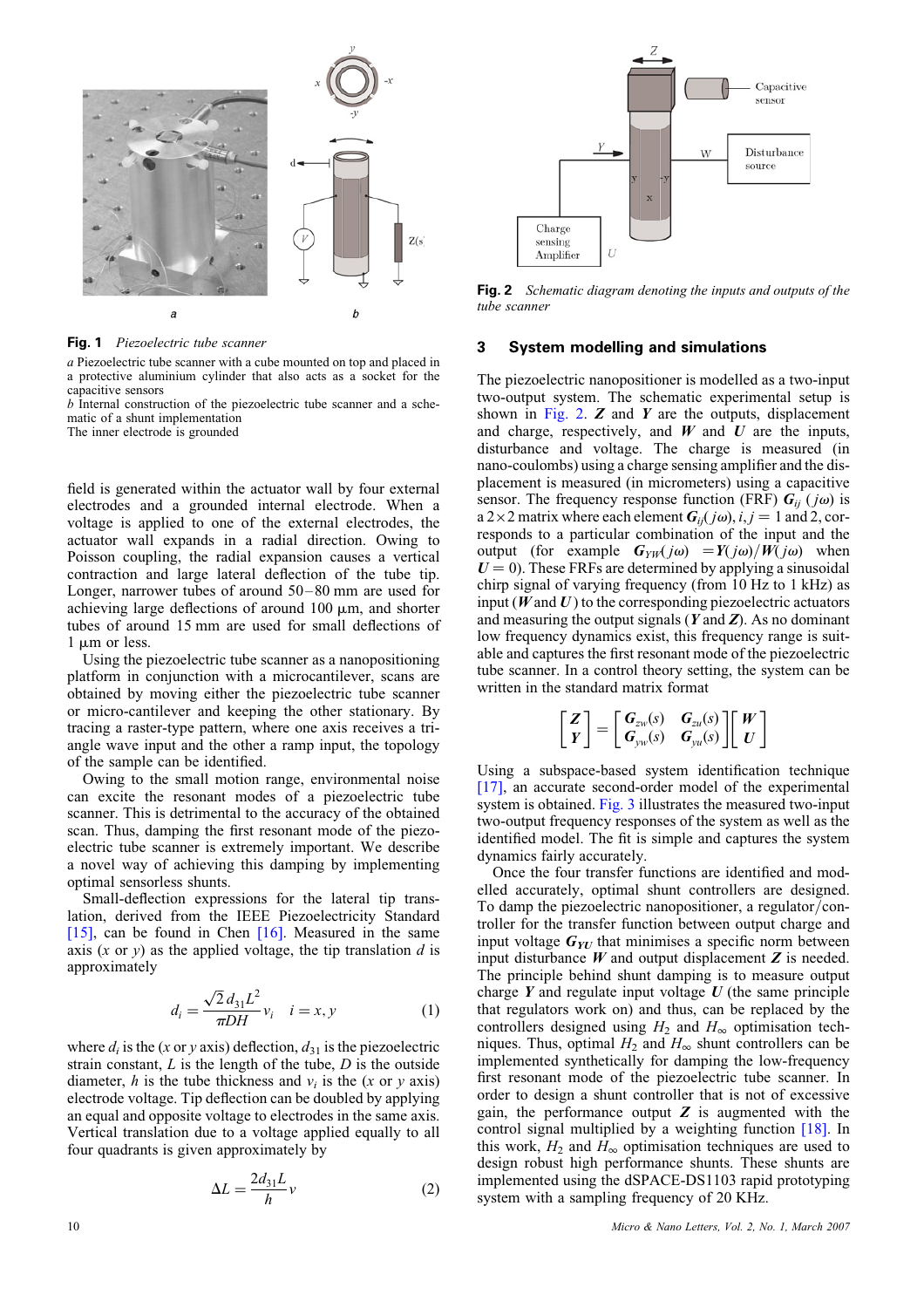<span id="page-2-0"></span>![](_page_2_Figure_0.jpeg)

Fig. 3 Magnitude and phase response of the actual  $(-)$  and the modelled  $\left(\frac{-}{\cdot}\right)$  tube nanopositioner system with inputs, disturbance  $(W)$  and voltage  $(U)$  and outputs, displacement  $(Z)$  and charge  $(Y)$ . Note that the model captures the dynamics of the system with very high precision

Though two electrodes  $(-y$  and y) are used in the experimental setup, it should be noted that only one of the electrodes is connected to the shunt and the other electrode is used to introduce a scanning waveform and to evaluate the damping performance. A penalty in using the damping

![](_page_2_Figure_3.jpeg)

Fig. 4 Triangle waveforms traced by the undamped tube scanner against the ones traced by the tube scanner damped using  $H_2$  shunt and  $H_{\infty}$  shunt

 $Micro & Nano Letters, Vol. 2, No. 1, March 2007$  11

![](_page_2_Figure_6.jpeg)

Fig. 5 Plot of deviation from linear in 80% of scan waveform Note that the undamped deviation is plotted on a scale of  $\pm$  0.1  $\mu$ m while the damped  $H_2$  and  $H_{\infty}$  deviations are plotted on a scale of  $\pm 0.02$   $\mu$ m

network is that only one electrode can be used for scanning, thus, the scanning range is reduced by half.

# 4 Experimental results

To evaluate the performance of the shunts designed, the piezoelectric tube scanner was made to trace a 16 Vpk,

![](_page_2_Figure_11.jpeg)

Fig. 6 Undamped and damped transfer functions from the input disturbance  $W$  (in volts) to the output displacement  $Z$  (measured using a capacitive sensor with a gain of 0.1  $V/\mu$ m)

a Damping achieved by  $H_2$  optimised shunt

b Damping achieved by  $H_{\infty}$  optimised shunt